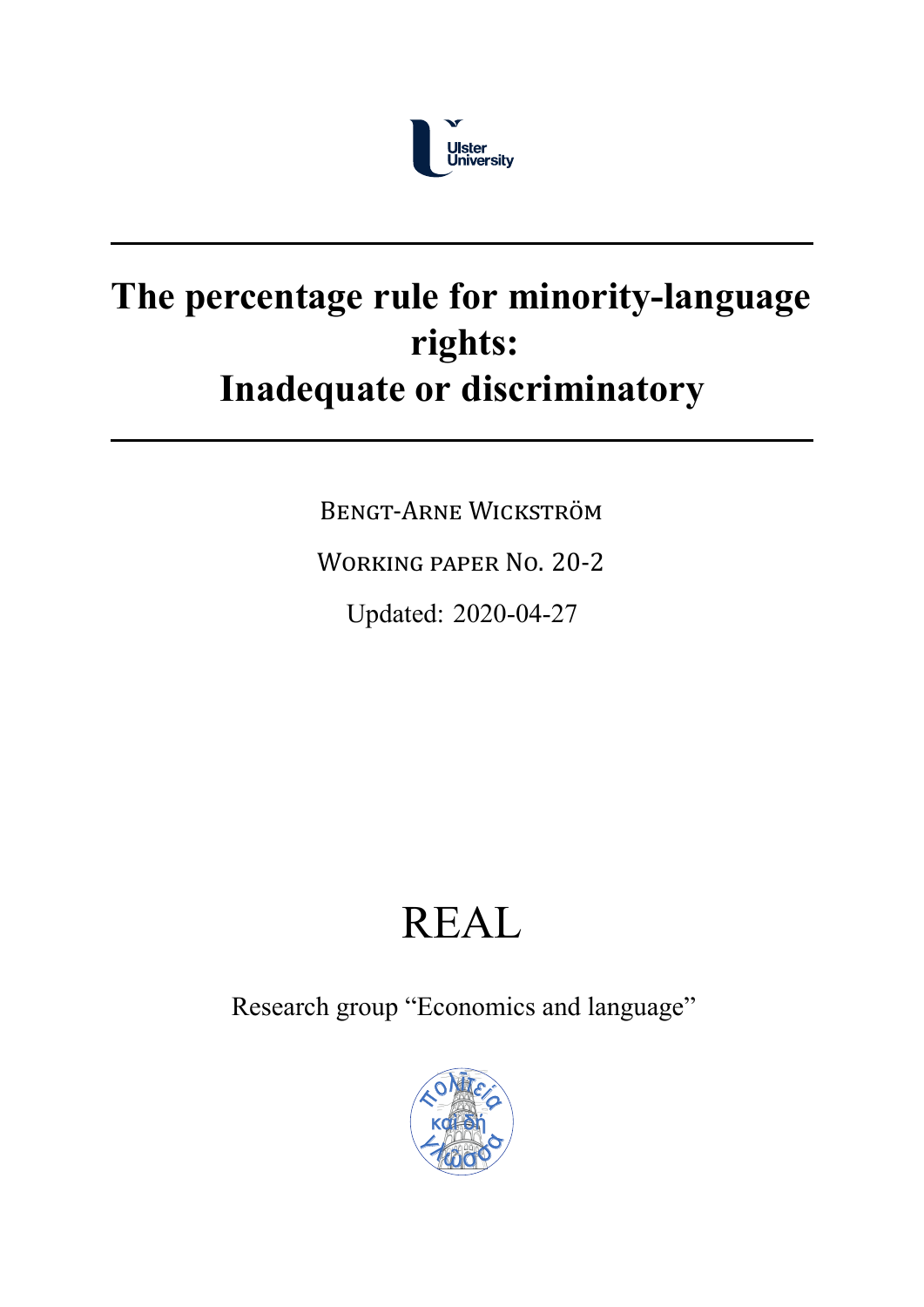### The percentage rule for minority-language rights: Inadequate or discriminatory\*

BENGT‐ARNE WICKSTRÖM†

#### **Abstract**

Based on a cost-oriented approach to public policy, we discuss how to decide about the implementation of linguistic minority rights. A formal model of policy measures is reviewed and a costefficient policy is characterized. The effects of the percentage rule – that rights be implemented if the relative size of a minority community reaches a certain level –, which in many cases are absurd, are demonstrated. The question to be asked is then how the percentage rule can be rationalized. That is, given the cost structures of policy measures, can the percentage rule be derived from people's preferences in society?

It is argued that the percentage rule is "rational" only if the majority population displays preferences for discrimination of the members of the minority. Further, one has to require that the policy measures result in rival, nonspatial goods. That is, in addition to the aversion of the majority population against the rights of the members of the minority, there can be no economies of scale in the policy measures; else the percentage rule is useless as an instrument for guiding the choice of minority-policy measures.

**Keywords:** ethnic and linguistic minorities, costs of public policy, language rights, percentage rule, discrimination

#### **Resumo**

Surbaze de kosto-orientita aliro al la politikaj agoj en la sektoro publika, ni pridiskutas kiel oni decidu pri la realigo de minoritataj rajtoj. Ni prezentas formalan modelon de politikeroj kaj karakterizas kostoefikan politikon. Ni montras la multkaze absurdajn efikojn

\* I am indebted to Michele Gazzola for insightful comments, and I thank Judith Wickström for bringing may approximate English closer to acceptable standard English.

This essay has been published as:

WICKSTRÖM, BENGT‐ARNE (2019). "The percentage rule for minority language rights: Inadequate or discriminatory". In: *Język, Komunikacja, Informacja* **14**. Edited by ILONA KOUTNY and IDA STRIA: 72–84.

Unfortunately, the printed version contains so many printing errors that this working-paper is to be seen as the better version. The electronic version will soon be corrected.

<sup>†</sup>Andrássy-Universität Budapest Email: *bengt-arne.wickstroem@andrassyuni.hu*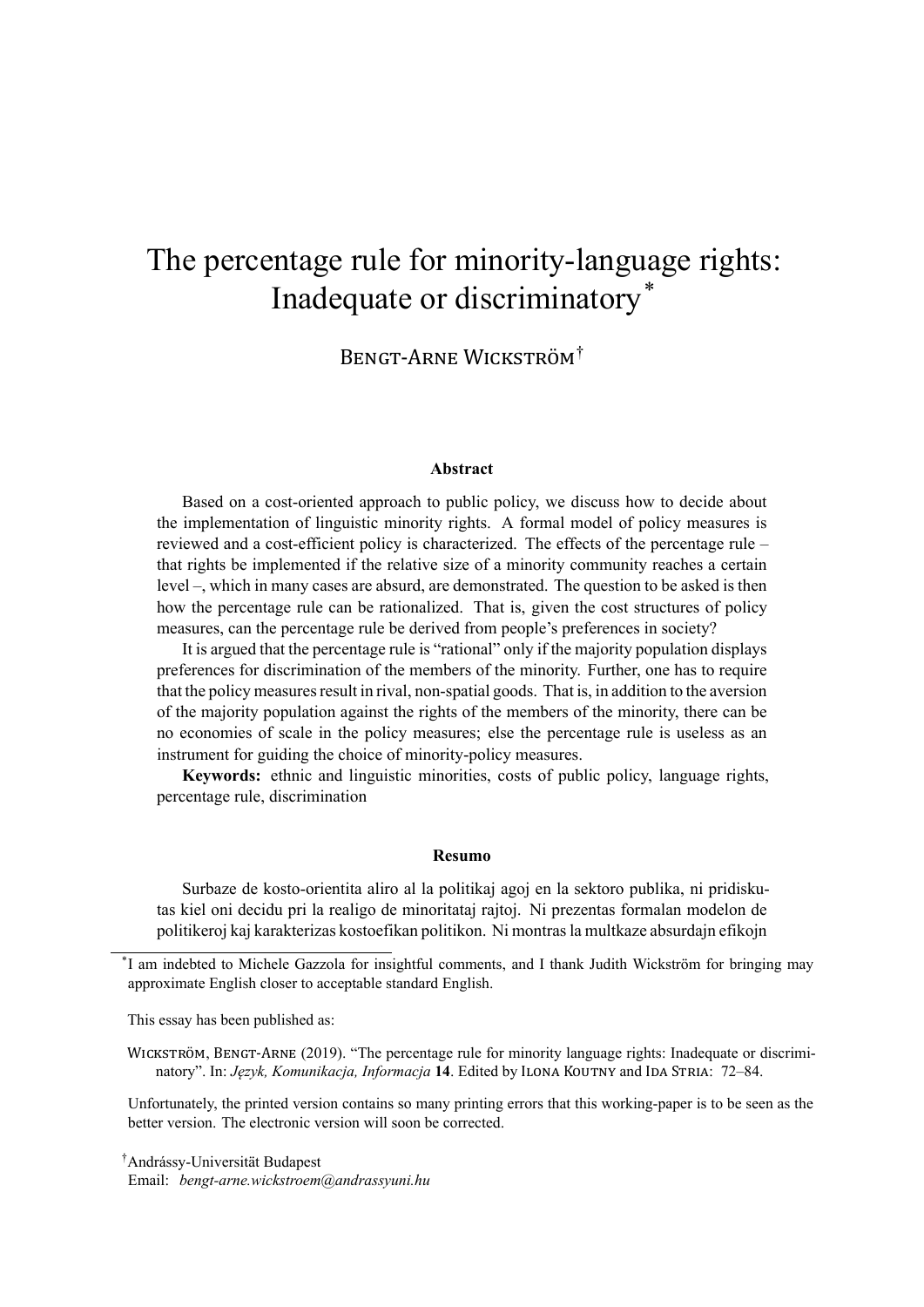de la procentregulo – ke rajtoj estu efektivigitaj se la relativa grandeco de la malplimulta komunumo atingas certan nivelon. Kiel oni povas raciigi la procentregulon nun estas farinda demando. Tio estas, ĉu oni povas dedukti la procentregulon surbaze de la preferoj de la societanoj por donita kostostrukturo de la politikeroj?

Argumentatas, ke la procentregulo estas «racia» nur se la plimultanoj montras preferojn por diskriminacio de la malplimultanoj. Krome oni devas postuli, ke la politikeroj resultigu rivalecajn kaj nespacecajn bonojn. Tio signifas ke – aldone al la ĉeesto de aversio de la plimultanoj kontraŭ la rajtoj de la malplimultanoj – ekonomio de skalo en la provizado de bonoj far la politiko ne povas ekzisti; alikaze la procentregulo estas senutila kiel ilo por gvidi la selektadon de eroj en la minoritata politiko.

**Ŝlosilvortoj:** etnaj kaj lingvaj malplimultoj, kostoj de politiko, lingvaj rajtoj, procentregulo, diskriminacio

#### **1 INTRODUCTION**

Language policy and minority protection go hand-in-hand. In most countries of the world, there are linguistic minorities. The treatment of the minorities varies considerably from country to country. The state has various instruments at its disposal for trying to achieve its goals.<sup>1</sup> At the same time, most countries justify their treatment of minorities on some basic principles, ranging from the equality of all human beings to the creation of a "perfect" state. Minority rights are specified in some international conventions.<sup>2</sup> General expressions like "(traditional) area of habitation" or "substantial number" of the speakers can be found in such texts. The motivation for language rights ranges from "need" to "demand". Need for rights can be interpreted as an aid to individuals who do not sufficiently master the majority language;<sup>3</sup> the desires or preferences of the speakers of minority languages are not important. Demand, on the other hand, respects the wishes of the speakers irrespective of their competences in other languages.<sup>4</sup>

On the national level, in laws and regulations<sup>5</sup> one can distinguish between two basic and different approaches. In some countries we have *ad hoc* specifications,<sup>6</sup> whereas other countries specify rules that have to be met by any language in order for it to gain a certain status, irrespective of jurisdictions. Most commonly, the minority has to reach a certain proportion of

<sup>&</sup>lt;sup>1</sup> For a discussion of how the instruments can be used to achieve different goals, see WICKSTRÖM (2020).

<sup>&</sup>lt;sup>2</sup> A good example is United Nations' declaration of minority rights (UNITED NATIONS, 1992); see also the overview in DUNBAR (2001).

<sup>&</sup>lt;sup>3</sup> Ginsburg and co-authors use the term "linguistic disenfranchisement" for individuals who cannot communicate in the approved languages in the society and report fractions of the population in different countries in the European Union that find themselves in this position under different proposed language regimes in the EU. See, for instance, GINSBURGH and WEBER (2005) or GINSBURGH, ORTUÑO‐ORTÍN, and WEBER (2005). GAZZOLA (2016) is also in this tradition.

<sup>4</sup> An approach based on economic welfare theory meets this requirement; see WICKSTRÖM (2016) or WICKSTRÖM (2017).

 $<sup>5</sup>$  An excellent source for this in the whole world is LECLERC (2019); here one finds the different laws and regula-</sup> tions in French translation and, in many cases, in the original language.

<sup>&</sup>lt;sup>6</sup> In Austria, for instance, there is a decree, REPUBLIK ÖSTERREICH (1977), regulating the status of Slovenian in specified jurisdictions. Similar decrees exist for Croatian and Hungarian. In Slovenia, the law, REPUBLIKA SLOVENIJA (2006), regulates the use of Italian and Hungarian in certain jurisdictions.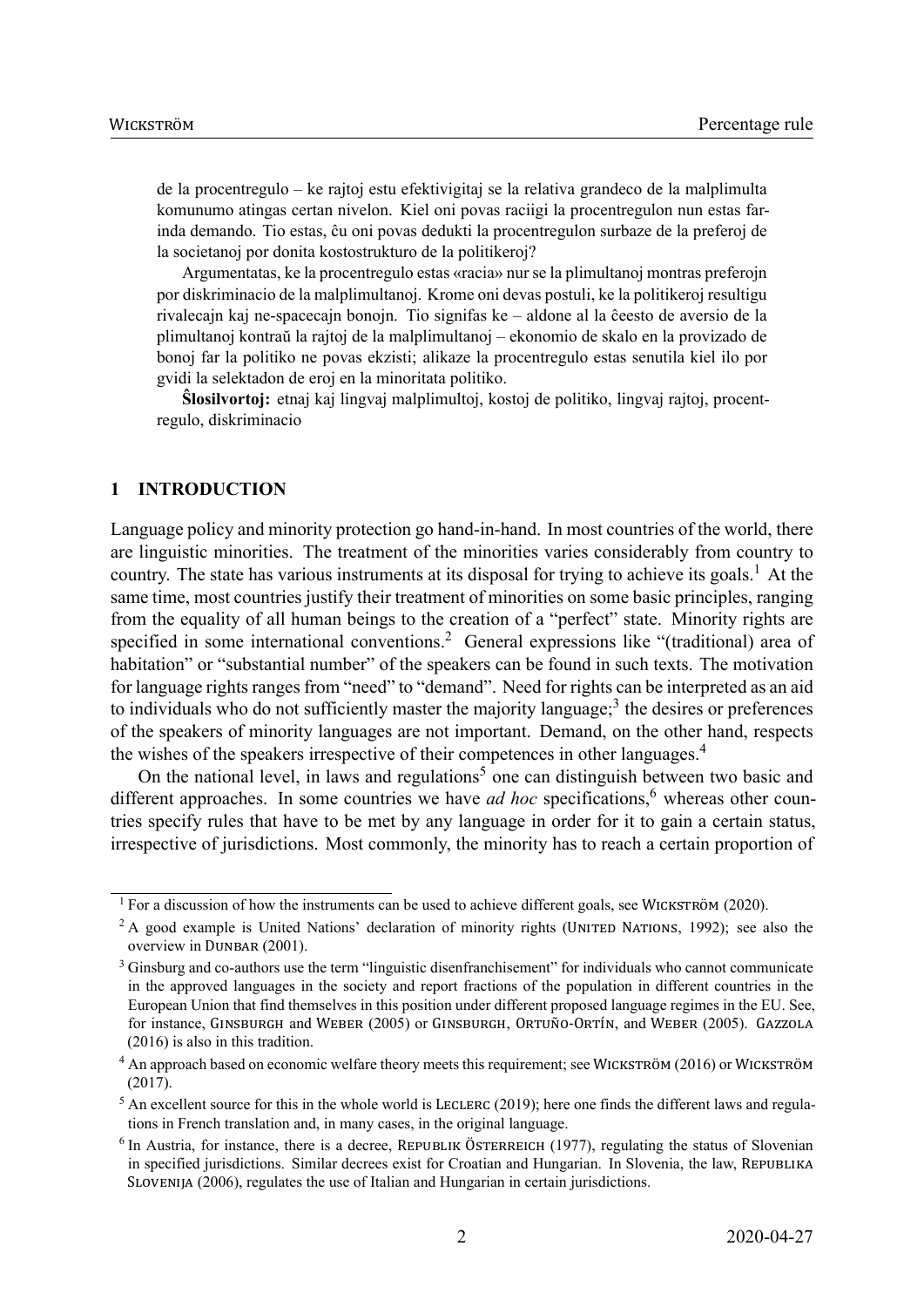the total population in the jurisdiction to get some rights.<sup>7</sup>

In this essay, we will scrutinize the percentage rule. We will analyze how the rule functions in different environments, showing that in many cases it leads to absurd results. We will look for principles, justifying the use of the rule, and argue that the rule can only be rationalized in some special cases and under the condition that the majority population has preferences for discrimination and those preferences are taken into consideration in designing the language policy. In section 2, the basic analytic approach based on the costs of the language policy is presented. Section 3 looks at how the percentage rule functions in different environments, and section 4 asks the question, under which assumptions the rule is sensible. Some concluding remarks are found in section 5.

#### **2 AN ECONOMIC COST-BENEFIT APPROACH TO LANGUAGE PLANNING**

The obvious tool to use in order to analyze public policy, whereof language policy is but one type, is cost-benefit (or cost-effectiveness) analysis. There is a fair amount of literature on the benefits of language policy.<sup>8</sup> In comparison, we find very little on the costs. One notable exception is in the work of François Vaillancourt and his coauthors, for instance, VAILLANCOURT (1997), DESGAGNÉ and VAILLANCOURT (2016), or VAILLANCOURT (2018). To study the efficiency of language policy, however, the cost side is of utmost importance. This applies both to the size of costs and to the structure of costs. As a benchmark for the analysis of the percentage rule, we will first set up a simple model of the costs of a language-policy measure.<sup>9</sup>

#### **2.1 NOTATION**

We define a *language-planning measure* as the smallest unit of language policy.<sup>10</sup> The implementation cost of the measure is  $c$ , and the number of its potential beneficiaries is  $n$ . The spatial size (area) of the jurisdiction of implementation is denoted by  $a$ .<sup>11</sup> For each planning measure we require the resulting goods to be available to each beneficiary in the same way and describe

 $^7$  In Slovakia and Romania, for instance, the minority has to reach at least a fraction of 15% or 20%, respectively, of the population in order to be granted minority rights; see SLOVENSKÁ REPUBLIKA/SZLOVÁK KÖZTÁRSASÁG (2012) and ROMÂNIA (2001). In Estonia, the minority has to exceed 50% of the population in the local jurisdiction; see EESTI VABARIIK (1992). Other specific rules exist. In Finland rights are granted if the minority population in a jurisdiction exceeds 8% or 3000 individuals. See SUOMEN TASAVALTA/REPUBLIKEN FINLAND (2003).

<sup>&</sup>lt;sup>8</sup> See, for instance, GAZZOLA (2014), GAZZOLA and GRIN (2017), or GRIN (2003), and the references in those contributions.

<sup>&</sup>lt;sup>9</sup> The model is the same as in WICKSTRÖM (2017) and WICKSTRÖM (2020). There is no essential difference between the description in those essays and in this section of the current one.

<sup>&</sup>lt;sup>10</sup> Some examples of such measures are the use of a minority language in official documents, like in passports, on money bills, and in laws and decrees, the provision of bilingual street signs, the introduction of a right to receive public services in a minority language, the provision of education in a minority language, etc.

<sup>&</sup>lt;sup>11</sup> A *language policy*, of course, consists of several individual measures that can be bunched together into several *categories*. We can distinguish three levels. On the lowest level is the policy measure, on the next level are the categories, each consisting of similar measures in some sense, and on the top level is the language policy consisting of several categories. The problem of finding an optimal set of categories and assigning the measures to categories is both interesting and complex. For a discussion of the aggregation problem, see WICKSTRÖM (2017). For our purposes, however, we can neglect this aspect and concentrate on the properties of one single measure.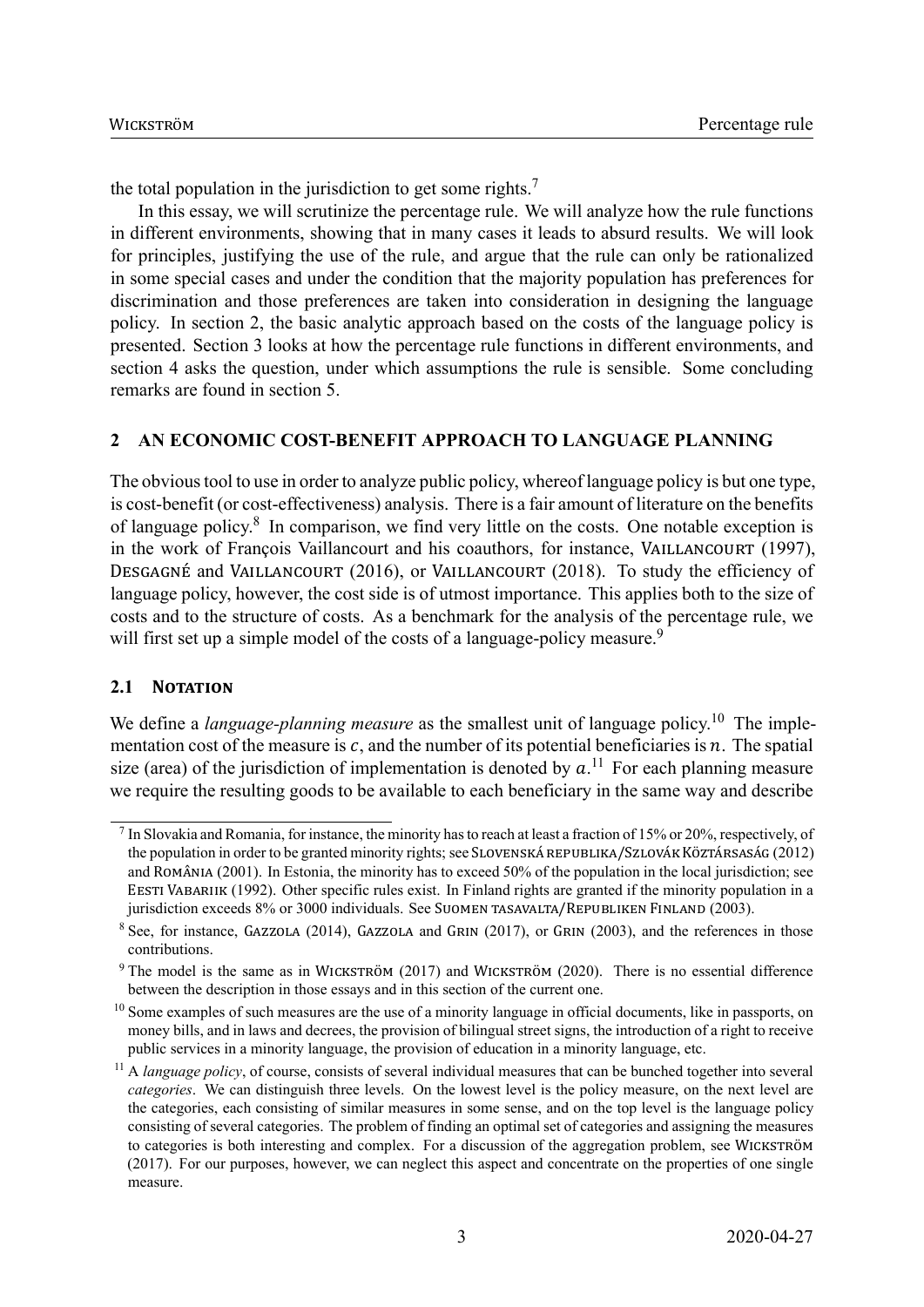the costs as a function of the number of beneficiaries  $n$  and the area of application of the measure  $\alpha$ . A perfectly non-rival good (for instance the use of the minority language in public decrees or on street signs) will then only cause fixed costs and a perfectly rival good will give rise to a proportional (or affine, if there are fixed costs) cost structure. Health services or public education in a minority language, although not perfectly rival, are practical examples of goods that display a fairly high degree of rivalry. These goods as well as any other good displaying less then perfect non-rivalry (some positive economies of scale in consumption) will lead to a concave cost structure in the *n*-dimension.<sup>12</sup>

Also in the spatial dimension there can be different economies of scale. For a perfectly nonspatial good (for example the use of the minority language in public decrees or information provided in the internet or from a call center) the size of the jurisdiction doesn't matter for the costs. A perfectly spatial good (for instance, street signs in a minority language or home health services in a minority language), on the other hand, will give rise to a more or less proportional (or affine) cost structure. Again, these goods as well as goods displaying some, but less then perfect spatiality (some positive economies of scale in space) will lead to a concave cost structure in the  $a$ -dimension.

In general, the intermediate cases with various degrees of economies of scale in the number of beneficiaries (*n*) and the size of the territory (*a*) (which includes the cases with fixed costs) seem to be most likely. We write the costs of a certain policy measure providing language rights of a certain quality to all beneficiaries as a (sufficiently differentiable) concave function  $c(n, a)$ , defined for  $n \geq 0$  and  $a \geq 0$ . It is convenient to make a change in the variable, defining  $\delta := n/a$ , the geographical density of the minority population. The costs per beneficiary,  $\kappa$ , of providing the measure is then:

$$
\kappa(n,\delta) = \frac{1}{n}c\left(n,\frac{n}{\delta}\right) \tag{2.1}
$$

We note that  $\kappa$  is non-increasing in both variables. The ideal decision criterion for the policy maker is to compare  $\kappa$  for a jurisdiction with a minority of size  $n$  and areal density  $\delta$  with an imputed benefit per beneficiary,  $\beta$ . We will take  $\beta$  to be an exogenously given political parameter.<sup>13</sup> If  $\beta$  is greater than  $\kappa$ , the measure is sensible, if  $\beta$  is smaller than  $\kappa$ , the measure should not be implemented.

#### **2.2 ISO‐COST CURVES**

We can represent the cost structure in a simple diagram characterizing the jurisdictions by  $n$  and  $\delta$ . For each given level of costs per beneficiary,  $\bar{\kappa}$ , we can find a curve in the diagram separating the jurisdictions into those where the cost of the measure is higher than  $\bar{\kappa}$  and those jurisdictions where the costs per beneficiary are lower than  $\bar{\kappa}$ , see figures 2.1. The curve dividing the jurisdictions this way we call an iso-cost curve. It can be shown that it has a non-positive slope.<sup>14</sup> In the

 $12$  For a more detailed discussion of the various types of goods resulting from language planning, see WICKSTRÖM, TEMPLIN, and GAZZOLA (2018).

<sup>&</sup>lt;sup>13</sup> Ideally, of course, it should reflect the value the affected individuals attach to the measure, see WICKSTRÖM (2016), In the reality, it is a product of the political system which in the best case approximately corresponds to the propensity to pay for the measure by the average beneficiary.

 $14$  For a proof, see WICKSTRÖM (2020).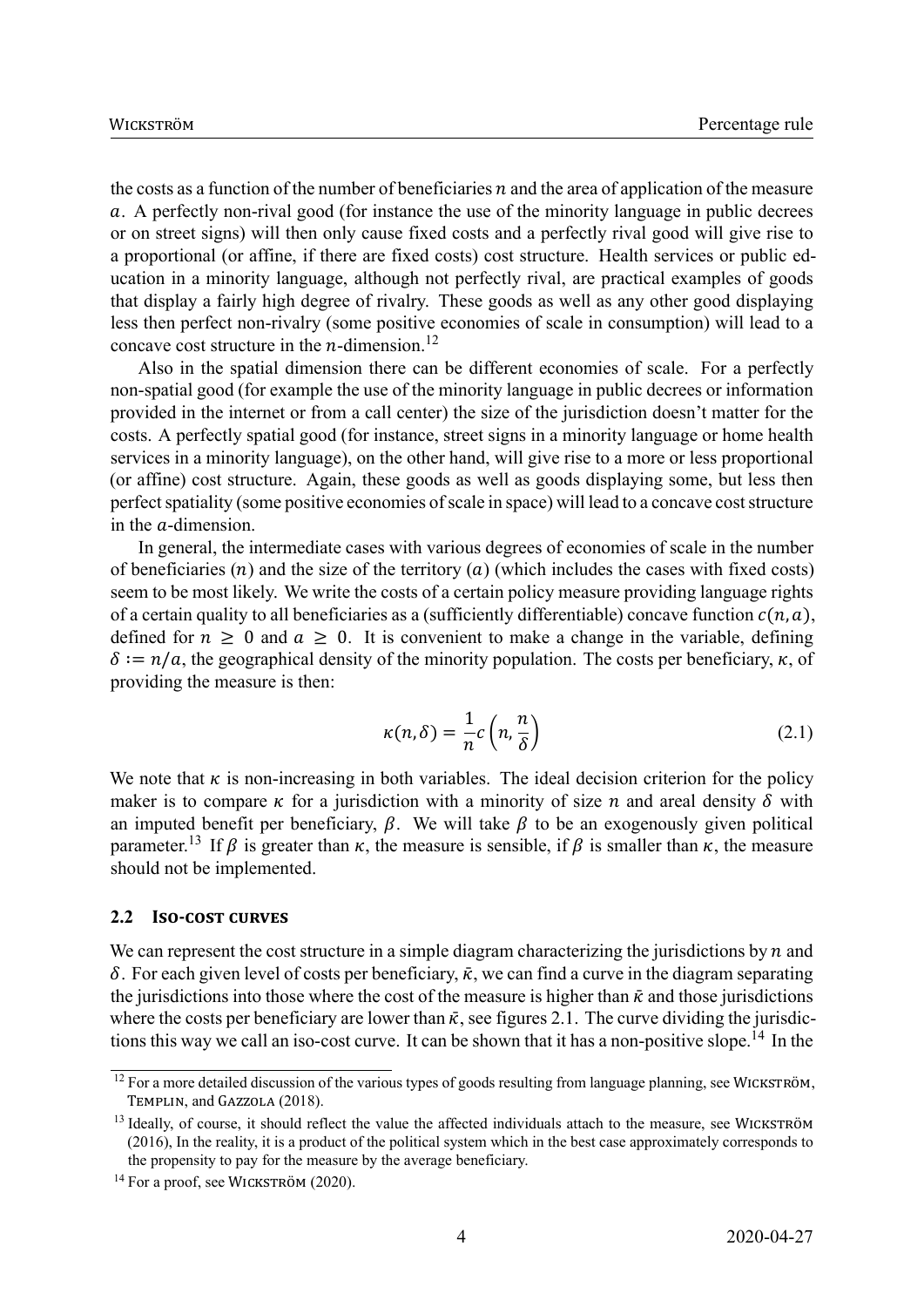

FIGURE 2.1 Iso-cost curves for different policy measures

pictures there are six different jurisdictions with different demographic compositions as far as the minority population is concerned, numbered I to VI. The costs per beneficiary of two different measures are compared. in figure 2.1a, a (partially) spatial and (partially) rival measure (the costs depend on both  $n$  and  $a$ ) is depicted, and in figure 2.1b, a non-spatial and (partially) rival measure (the costs depend only on  $n$ ) is illustrated. For the spatial measure, the implementation of the measure brings the highest per-beneficiary costs in jurisdiction I, followed by Jurisdictions II, III, IV, V. and VI, in that order. For the non-spatial measure, the highest per-beneficiary costs are in Jurisdiction I, followed by II, III, V, IV, and VI, in that order.

#### **2.3 DECISION RULES**

A rational policy maker, who is willing to allocate a certain *per capita* budget to a minority, would look for a simple decision rule that is easy to administer and that approximates the relevant iso-cost curve. In the case of the non-spatial measure, such a rule suggests itself; whether to implement the measure in a jurisdiction depends only on the numeric strength of the minority. The rule would be a critical value  $n^*$ , such that the measure be implemented in the jurisdiction if the size of the minority population in the jurisdiction exceeds  $n^*$ . In the case of a spatial measure, there is no such easy rule, but a good approximation would be a combination of two critical values,  $n^*$ ,  $\delta^*$ , that both have to be met in order for the measure to be implemented. Given that the policy maker is prepared to spend enough to cover the costs in jurisdiction IV, a generous rule would be  $n^* = 2$ ,  $\delta^* = 2$ . Then the measure would be implemented in jurisdictions III, IV, V, and VI. In IV, V, and VI this is according to the intentions of the policy maker, but in III the per-beneficiary costs would be higher than the policy maker desires. A less generous rule would be  $n^* = 2.5$ ,  $\delta^* = 2.5$ . In that case the measure would be implemented in jurisdictions IV and VI but not in jurisdiction V where the costs per beneficiary are lower than in jurisdiction IV. As a matter of fact, in our simple example there is no simple rule based on critical values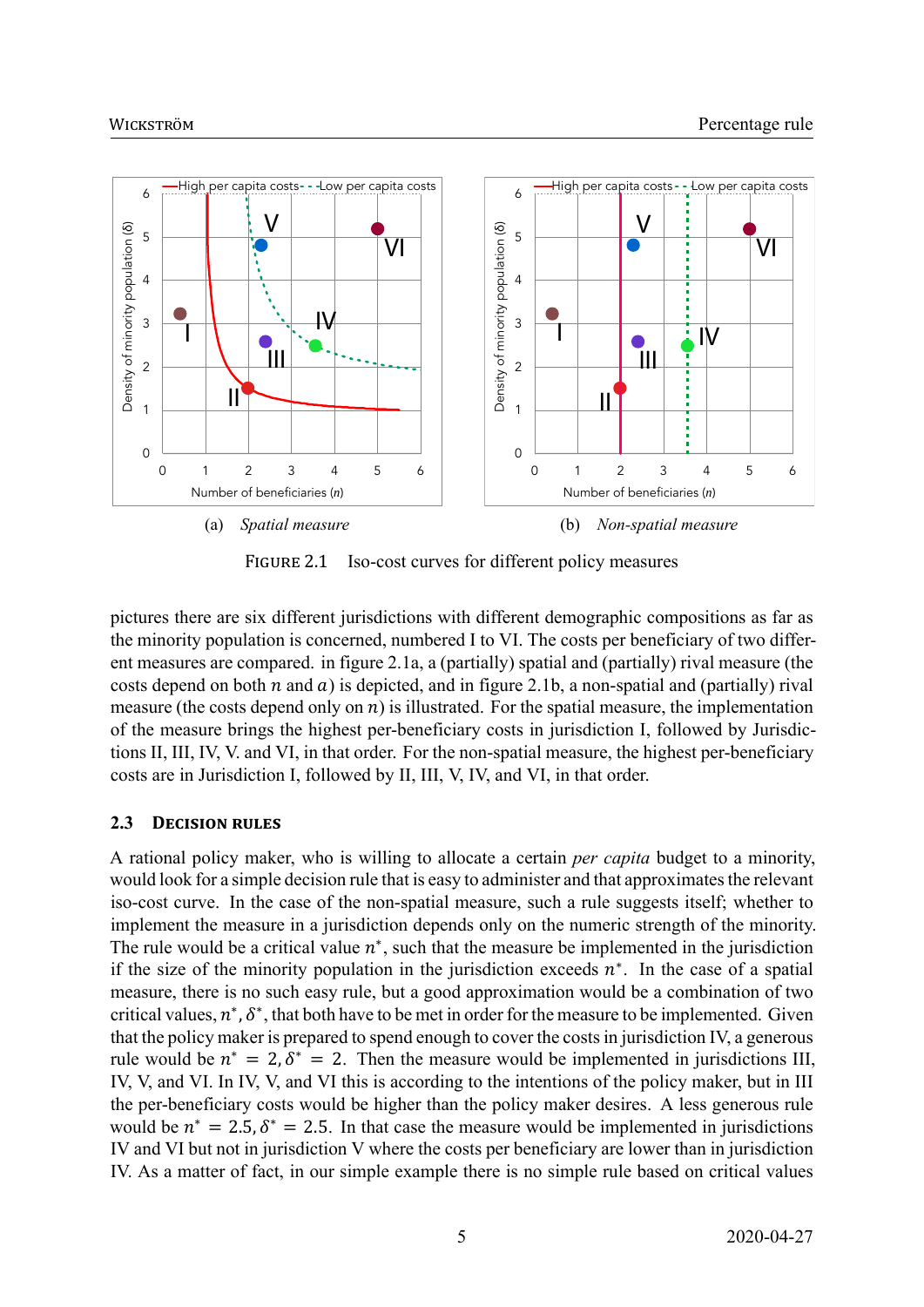of  $n$  and  $\delta$  that would lead to a perfect result for the policy maker. Either if the measure is to be implemented in jurisdictions IV, V, and VI, it will also be implemented in jurisdiction III or if it is not to be implemented in jurisdiction III, it will also fail to be implemented in either jurisdiction IV or V. Either a more complicated rule is necessary or there will be some errors.

This is an example of a phenomenon that occurs often in real-world situations. There is a trade-off between the administrative simplicity of implementation (simple and transparent rules) and targeted optimal outcomes. The use of the percentage rule, however, makes this much worse, producing absurd results.

#### **3 THE PERCENTAGE CRITERION**

As we saw above, many countries apply a percentage criterion for granting minority rights. We will show, that this can lead to absurd results, since the criterion has very different implications in urban and rural areas. It implies a critical value  $\delta^*$  of the spatial density of the minority population and ignores the numerical size of the minority. However, the critical value of the density is different in different jurisdictions depending on the total population density of the jurisdiction.

Denoting the percentage of the minority population by  $\pi$  and the total size of the population in the area under consideration by N, we find  $\pi = n/N$ . If  $\Delta := N/a$  is the total population density in the jurisdiction, we find:

$$
\delta = \frac{n}{a} = \frac{n}{a} \frac{N}{N} = \frac{n}{N} \frac{N}{a} = \pi \Delta \tag{3.1}
$$

A given percentage requirement  $\pi^*$  implies a critical value of the density of the beneficiaries  $\delta^{\mathcal{C}}$ :

$$
\delta^{\mathcal{C}} = \pi^* \Delta \tag{3.2}
$$

Δ varies and is higher in urban areas than in rural areas,  $\Delta^U > \Delta^R$ . Hence, for a given percentage criterion  $\pi^*$ , also the critical value of  $\delta$ ,  $\delta^*$ , is higher in an urban than in a rural area,  $\delta^U > \delta^R$ . That is, the rule is more generous to a rural minority than to an urban population. Since in modern

| județ                     | size<br>(a) | number of<br>inhabitants<br>(N) | number of<br>Hungarian<br>speakers $(n)$ | percent<br>Hungarian<br>speakers $(\pi)$ | density of<br>Hungarian<br>speakers $(\delta)$ |
|---------------------------|-------------|---------------------------------|------------------------------------------|------------------------------------------|------------------------------------------------|
| Cluj-Napoca/<br>Kolozsvár | 6674        | 691 106                         | 102966                                   | 14.9                                     | 15.43                                          |
| Sălaj/Szilágy             | 3864        | 224 384                         | 50928                                    | 22.7                                     | 13.18                                          |

TABLE 3.1 Comparison of two jurisdictions in Transylvania (the size  $a$  is in km<sup>2</sup> and  $\delta$  in individuals per km<sup>2</sup>) *Source*: Own calculations in WICKSTRÖM (2020) based on the 2011 census, INSTITUTUL NATIONAL DE STATISTICĂ (2011)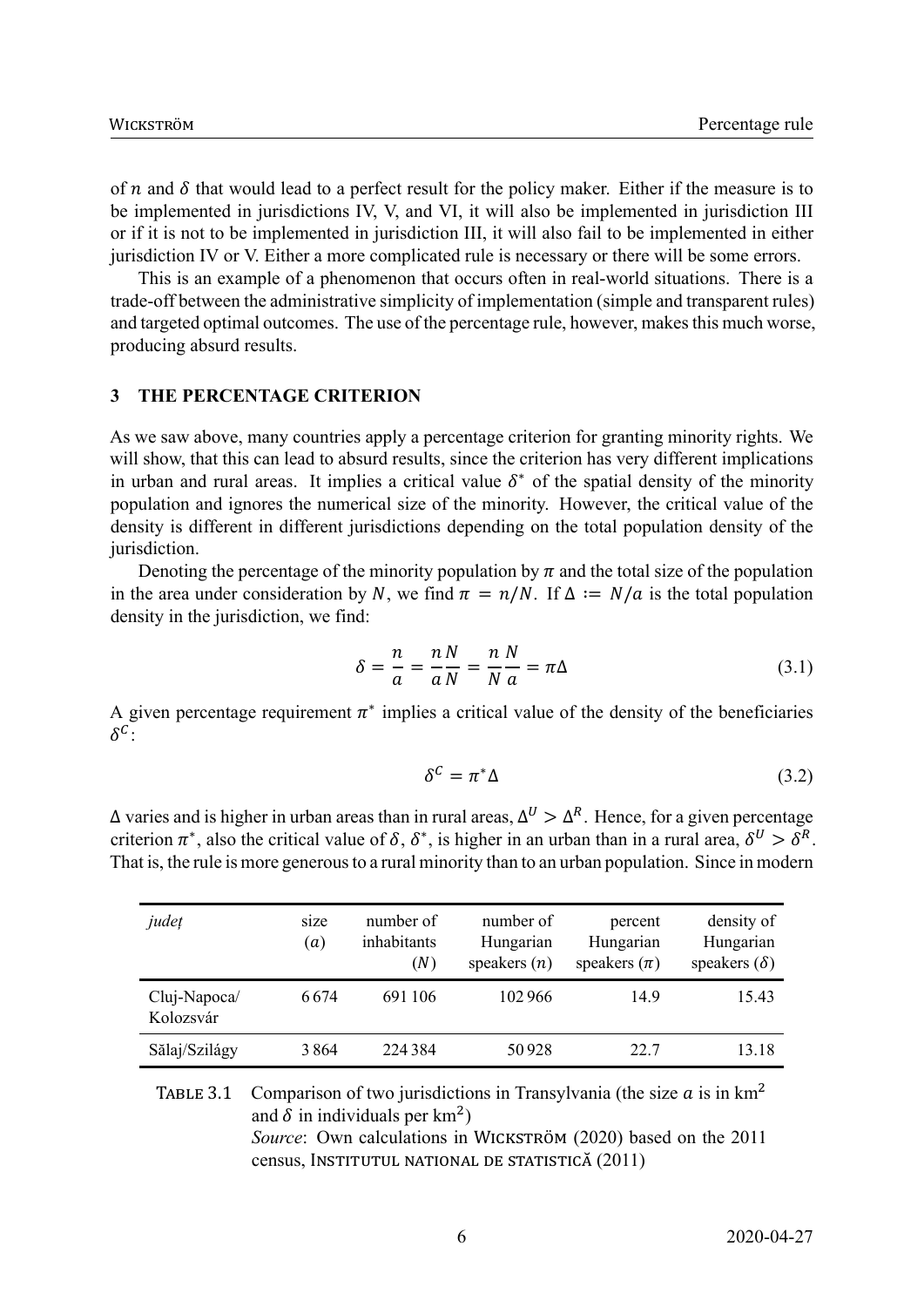

FIGURE 3.1 The characteristics of the Hungarian minority in two jurisdictions in Transylvania

urbanized societies a large proportion of the population – also of the minority population – lives in urban areas, the percentage rule, although formally "neutral" will in many cases deny minority rights to many members of the minority. In figure 2.1 let jurisdictions I, II, III, and IV be rural with total population density of  $\Delta = 15$  and jurisdictions V and VI be urban with population density  $\Delta = 30$ . A 20%-rule ( $\pi^* = 0.2$ ) will then imply a rural critical value  $\delta^R = 3$  and an urban one  $\delta^{U} = 6$ . The only jurisdiction with minority rights according to this percentage rule would be jurisdiction I, where the costs per beneficiary is the highest – an absurd result!

It is not difficult to find real-life examples of such implementations. In WICKSTRÖM (2020) it is shown that the 20% rule used in Romania leads to exactly this result. In the biggest city in the region *Nord-Vest* in Transylvania, Cluj-Napoca/Kolozsvár, the considerable Hungarian minority does not make the 20% hurdle necessary to be granted some minority rights. The considerably smaller and less densely populated neighboring *județ* Sălaj/Szilágy, however, is granted rights, since the 20% hurdle is surpassed. The relevant numbers are found in table 3.1 and is illustrated in figure 3.1. Language-policy measures in Sălaj/Szilágy clearly cause higher costs per beneficiary than in Cluj-Napoca/Kolozsvár, The only rational conclusion to be drawn from this, is that a Hungarian speaker in Cluj-Napoca/Kolozsvár has a lower value than a Hungarian speaker in Sălaj/Szilágy in the eyes of the policy maker. If the evaluation of the policy maker is to be based on the preferences of the population, we have to look for a rational explanation in the political system.

#### **4 RATIONALIZING THE PERCENTAGE RULE**

The requirement that the costs per beneficiary of a policy measure depend only on the relative size of the minority puts some severe restrictions on the cost function  $c(n, a)$  and necessitates the consideration of some other (external) additional costs. The social costs must differ from the direct implementation costs. If there are no externalities caused by the measure, that is, if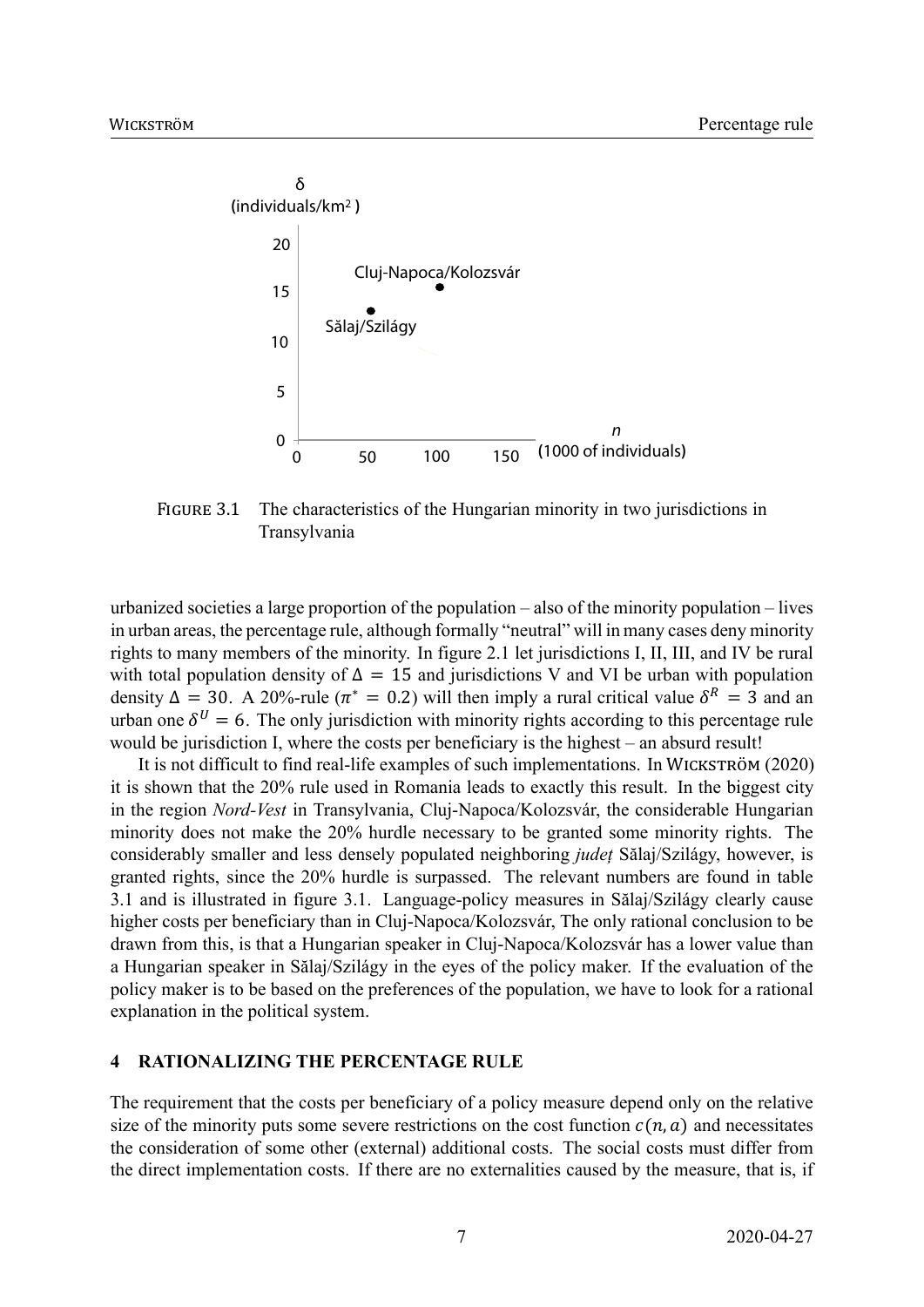

FIGURE 4.1 Social costs per beneficiary with discrimination

only the direct costs of provision matter, then those costs per beneficiary,  $c(n, a)/n$ , have to be a function of the fraction of the total population belonging to the minority,  $n/N =: \pi$ , only:

$$
\kappa = \frac{c(n, a)}{n} = \frac{c(N\pi, a)}{N\pi} \equiv f(\pi) \tag{4.1}
$$

In the appendix it is shown that this implies that c be written as  $c(n, a) = c_n n$  with  $c_n$  and arbitrary positive constant.

Hence, the only direct cost function compatible with the percentage rule is a rival one with constant average costs. This is a good description of the costs associated with the direct (written or oral) communication with authorities in your preferred language, an important case. On the other hand, it means that many relevant cases are incompatible with a percentage rule, such as all spatial measures (social services in the minority language, for instance) and all not perfectly rival ones such as public signs or official documents in the minority language, which both are perfectly non-rival. To approximate the cost structure of such measures, the percentage rule would be irrelevant.

However, the implied cost function provides no condition on the relative size of the minority. The cost-benefit analysis gives a positive recommendation if the average costs  $c_n$  are smaller than the associated imputed benefit per beneficiary and a negative recommendation in the opposite case. Only if the provision of rights to the minority causes an externality, does this change. That is, if in addition to the minority population, also the majority population is affected by the measure. Let each member of the majority perceive a loss on average equal to  $\gamma(\pi)$  due to the introduction of the policy measure benefiting the members of a minority of relative size  $\pi$ . The total loss perceived is then  $\gamma(\pi)(N - n)$  and the costs per beneficiary can be written:

$$
\kappa = \frac{1}{n} \left[ c_n n + \gamma(\pi)(N - n) \right] = c_n + \gamma(\pi) \frac{1 - \pi}{\pi}
$$
 (4.2)

Here, the external social costs per beneficiary depend on the relative size of the minority, as well as on the direct costs of provision and on the average propensity to discriminate felt by the members of the majority. If the members of the majority are more inclined to discriminate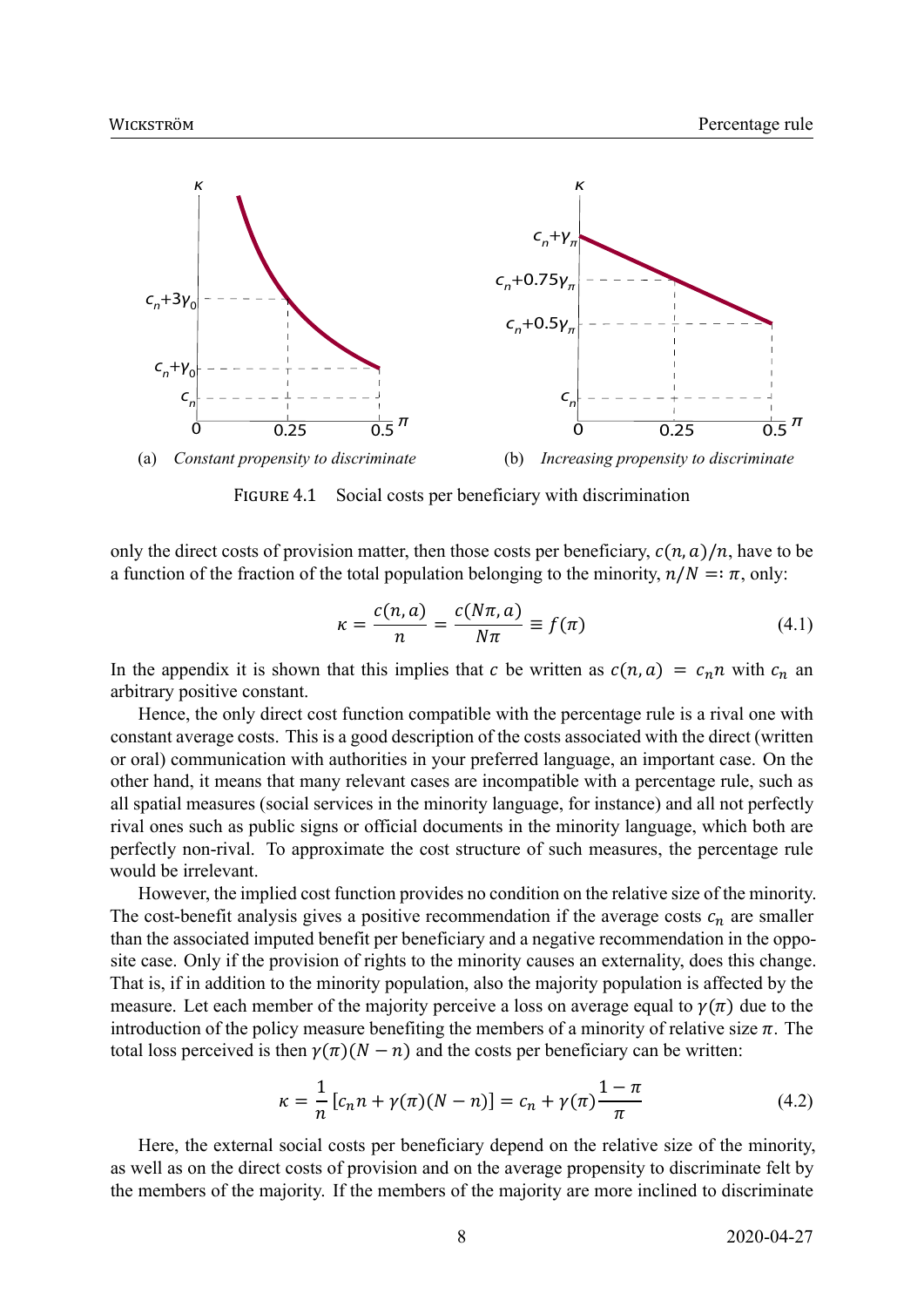against big minorities rather than against small ones,  $\gamma$  is an increasing function of  $\pi$ . If they are equally inclined to discriminate any member of a minority,  $\gamma$  is constant. In figure 4.1 we have pictured the social costs of providing a language policy measure as a function of the size of the minority benefiting from the measure for the case of equal discrimination,  $\gamma = \gamma_0$  and the case of increasing intolerance with the relative size of the minority,  $\gamma = \gamma_{\pi} \pi$ . The per-beneficiary social costs are in the two cases:

$$
\kappa(\pi) = c_n + \gamma_0 \frac{1 - \pi}{\pi} \tag{4.3}
$$

and

$$
\kappa(\pi) = c_n + \gamma_\pi (1 - \pi) \tag{4.4}
$$

respectively.

The size of the externality,  $\gamma(\pi)(1-\pi)/\pi$ , can be interpreted as the aversion to an individual of the minority depending on the relative size of the minority. The policy maker deciding on a policy measure will compare this aversion added to the direct per-beneficiary implementation costs with the imputed value of the measure to the average member of the minority and decide on the implementation if the imputed value is higher than the combined direct and aversion cost. Since the costs decrease with the relative size of the minority, a critical value  $\pi^*$  will divide the jurisdictions between those where the measure should be implemented (those with  $\pi$  bigger than  $\pi^*$ ) and those where it should not be implemented (those with  $\pi$  smaller than  $\pi^*$ ).<sup>15</sup>

Summing up, the percentage rule is a sensible decision rule under two conditions. First, the planning measure has to be perfectly rival and nonspatial. Second, the majority must be inclined to discriminate against the minority. In cases where the majority has no preferences for discrimination, the percentage rule will treat different members of the minority in a discriminatory manner, favoring minorities in rural areas in comparison to minorities in urban areas.

#### **5 CONCLUSIONS**

Minority rights are omnipresent in the academic discourse about ethnic and linguistic minorities. Clear definitions of such rights, however, do not abound, nor of policy instruments. On the contrary, the discussion and definitions are often nebulous and imprecise. This results in many *ad hoc* regulations that have their basis in interest groups and other particular interests. This also leads to unquestioned acceptance of rules like the percentage rule. The results of minority policies are rarely tested against clear objectively observable criteria.

An objective analysis of various policy measures and their costs – as well as their effects – is a *sine qua non* for a sustained, transparent, and goaloriented minority policy – like any other public policy.<sup>16</sup> It is not enough to know what we want; we must also understand how

<sup>&</sup>lt;sup>15</sup> Formally, we can not exclude the possibility of  $\gamma$  being negative. That is, the majority has preferences for preserving a minority. In this case the social costs would be below the direct implementation costs and the curves would increase in the relative size of the minority. If a measure is sensible in a jurisdiction with a minority making up a certain fraction of the population, it would also be sensible in any jurisdiction where the minority makes up a smaller fraction of the population. The critical value of  $\pi$  would be an upper limit.

<sup>&</sup>lt;sup>16</sup> Imagine that bridges were projected and built using the same type of imprecise concepts – we would cross most rivers swimming!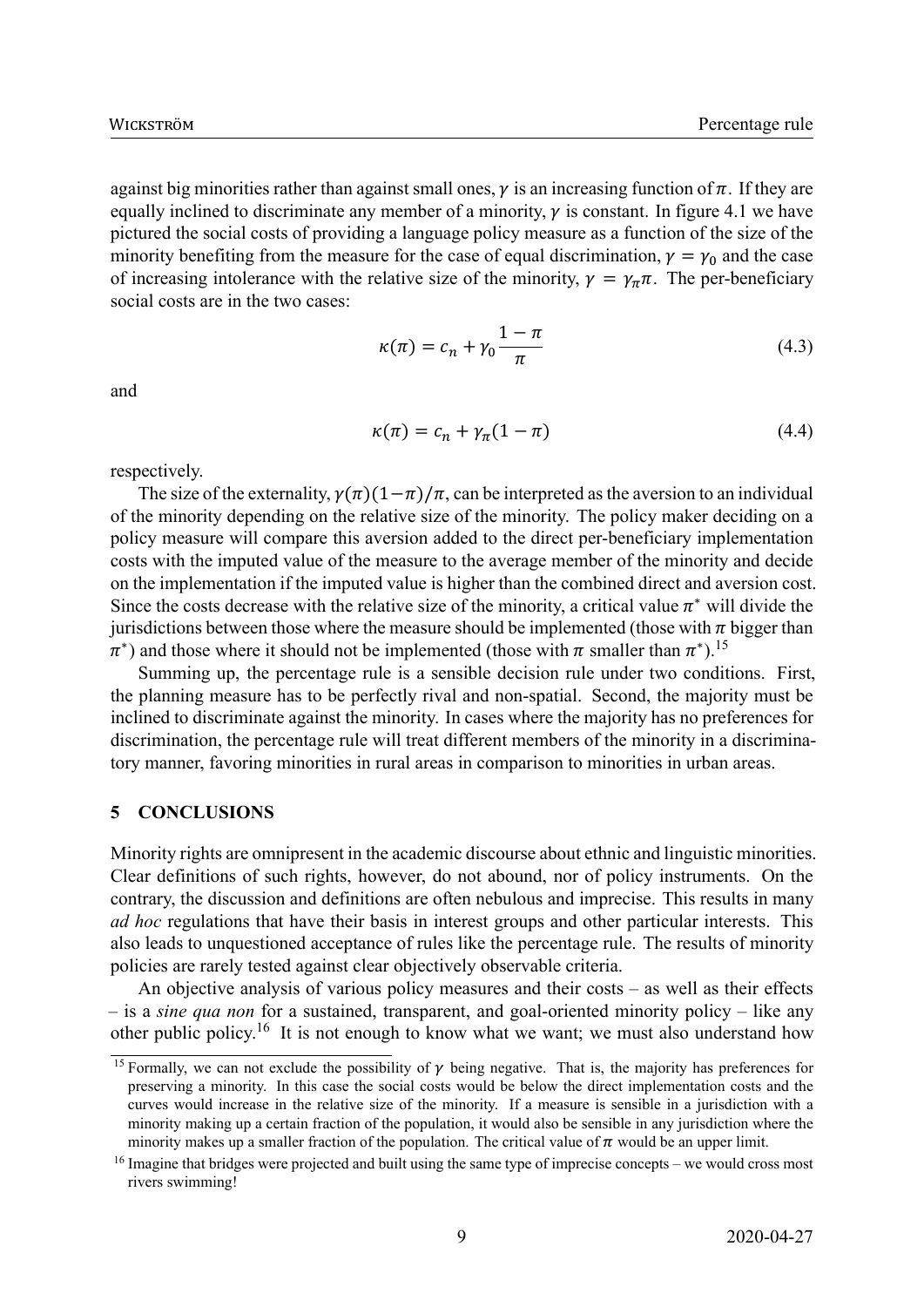different instruments function in relation to the goals and – in a world of limited resources – which policy measures are cost efficient in attaining the goals. Such an analysis will also guide us in choosing administratively functioning rules that are both manageable and purposeful. In this essay we have demonstrated that the percentage rule in most cases is not an adequate candidate for administrative use. It is only adequate for some special types of policy measures and then under the condition that the policy maker wants to discriminate the minority. Unfortunately, there are many other policy instruments that are equally inadequate.

#### **BIBLIOGRAPHY**

- DESGAGNÉ, MAXIME LEBLANC and FRANÇOIS VAILLANCOURT (2016). "The distribution of the benefits and costs of Canada's federal official languages policy: Results for 2001". In: *The economics of language policy*. Edited by MICHELE GAZZOLA and BENGT‐ARNE WICKSTRÖM. Cambridge: MIT Press. Chapter 4: 141–164.
- DUNBAR, ROBERT (2001). "Minority language rights in international law". In: *The International and Comparative Law Quarterly* **50**.**1**: 90–120.
- EESTI VABARIIK (1992). *Eesti Vabariigi põhiseadus*. Tallin: Eesti Vabariik.
- GAZZOLA, MICHELE (2014). *The evaluation of language regimes. Theory and application to multilingual patent organisations*. Amsterdam: John Benjamins.
- (2016). "Multilingual communication for whom? Language policy and fairness in the European Union". In: *European Union Politics* **17**.**4**: 546–569.
- GAZZOLA, MICHELE and FRANÇOIS GRIN (2017). "Comparative language policy and evaluation: Criteria, indicators and implications for translation policy". In: *Translation and public policy: Interdisciplinary perspectives and case studies*. Edited by GABRIEL GONZÁLEZ NÚÑEZ and REINE MEYLAERTS. Routledge advances in translation and interpretation 23. New York: Routledge. Chapter 5: 83–116.
- GINSBURGH, VICTOR A., IGNACIO ORTUÑO‐ORTÍN, and SHLOMO WEBER (2005). "Disenfranchisement in linguistically diverse societies. The case of the European Union". In: *Journal of the European Economic Association* **3**: 946–965.
- GINSBURGH, VICTOR A. and SHLOMO WEBER (2005). "Language disenfranchisement in the European Union". In: *Journal of Common Market Studies* **43**: 273–286.
- GRIN, FRANÇOIS (2003). "Language planning and economics". In: *Current Issues in Language Planning* **4**.**1**: 1–66.
- INSTITUTUL NATIONAL DE STATISTICĂ (2011). *Recensământul populaţiei şi al locuinţelor. Volumul II: Populaƫia stabilă (rezidentă) – structura etnică şi confesională*. Technical report. București: Institutul national de statistică.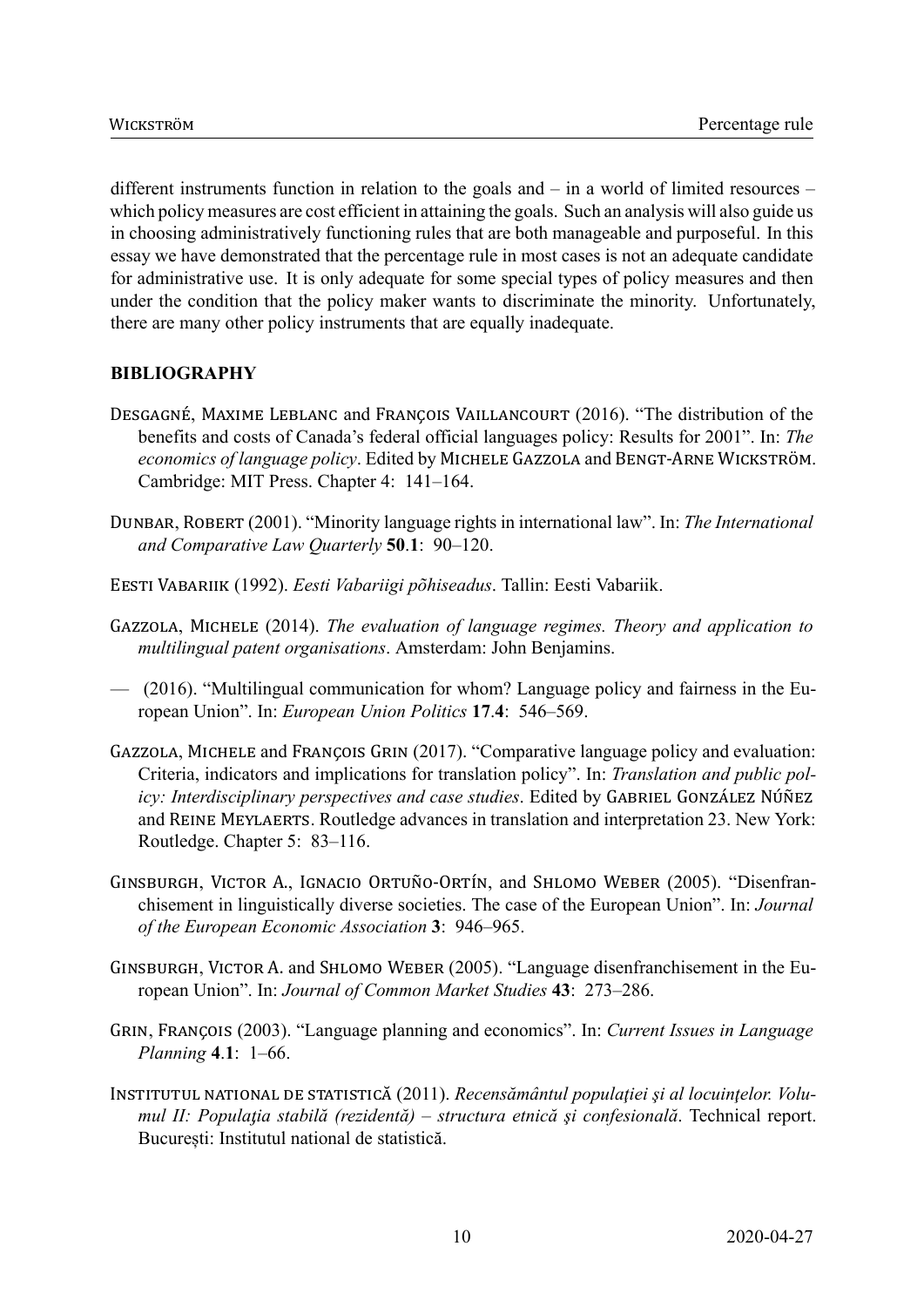- LECLERC, JACQUES (2019). *L'aménagement linguistique dans le monde*. Québec: CEFAN, Université Laval. URL: http : / / www . axl . cefan . ulaval . ca / index . html (visited on  $2020 - 01 - 09$ ).
- REPUBLIK ÖSTERREICH (1977). *Verordnung der Bundesregierung vom 31. Mai 1977 über die Bestimmung der Gerichte, Verwaltungsbehörden und sonstigen Dienststellen, vor denen die slowenische Sprache zusätzlich zur deutschen Sprache als Amtssprache zugelassen wird*. BGBl. Nr. 307/1977. Wien: Republik Österreich.
- REPUBLIKA SLOVENIJA (2006). *Zakon o ustanovitvi občin ter o določitvi njihovih območij*. Uradni list RS, št. 108/2006. Ljubljana: Republika Slovenija.
- ROMÂNIA (2001). *Legea administraţiei publice locale Nr. 215/2001*. Monitorul Oficial nr. 204/23. București: România.
- SLOVENSKÁ REPUBLIKA/SZLOVÁK KÖZTÁRSASÁG (2012). *Zákon o používaní jazykov národnostných menšín z 10. júla 1999, Zmena: 318/2009 Z.z.; Zmena: 204/2011 Z.z. Zmena: 287/2012 Z.z./Törvénye a nemzeti kisebbségi nyelvek használatáról 1999. július 10. Módosítva: a Tt. 318/2009. sz. törvényével; Módosítva: a Tt. 204/2011. sz. törvényével; Módosítva: a Tt. 287/2012. sz. törvényével*. Bratislava/Pozsony: Slovenská republika/Szlovák Köztársaság.
- SUOMEN TASAVALTA/REPUBLIKEN FINLAND (2003). *Laki 423/2003 Kielilaki/Lag 423/2003 – Språklag*. Helsinki/Helsingfors: Suomen tasavalta/Republiken Finland.
- UNITED NATIONS (1992). *Declaration on the rights of persons belonging to national or ethnic, religious and linguistic minorities*. New York: United Nations.
- VAILLANCOURT, FRANÇOIS (1997). "Economic costs and benefits of the official languages: Some observations". In: *Official languages and the economy: Papers presented at a colloquium hosted by the Official languages support programs branch, Department of Canadian Heritage, held on May 5, 1995*. New Canadian perspectives. Ottawa: Canadian Heritage: 103– 118.
- (2018). "Linguistic justice in a federal setting: The case of Canadian provinces". In: *Language policy and linguistic justice: Economic, philosophical and sociolinguistic approaches*. Edited by MICHELE GAZZOLA, TORSTEN TEMPLIN, and BENGT‐ARNE WICKSTRÖM. Heidelberg: Springer. Chapter 7: 233–258.
- WICKSTRÖM, BENGT-ARNE (2016). "Language rights: A welfare-economics approach". In: *The Palgrave handbook of economics and language*. Edited by VICTOR A. GINSBURGH and SHLOMO WEBER. Houndmills: Palgrave Macmillan. Chapter 22: 659–688.
- (2017). *A cost theory of language planning and policy*. Research report 172. Berlin: REAL – Research group "Economics and language".
- (2020). "On the political economy of minority rights. Three ways to manipulate a minority: goals, rules, and border poles". In: *European Journal of Political Economy*. Forthcoming.